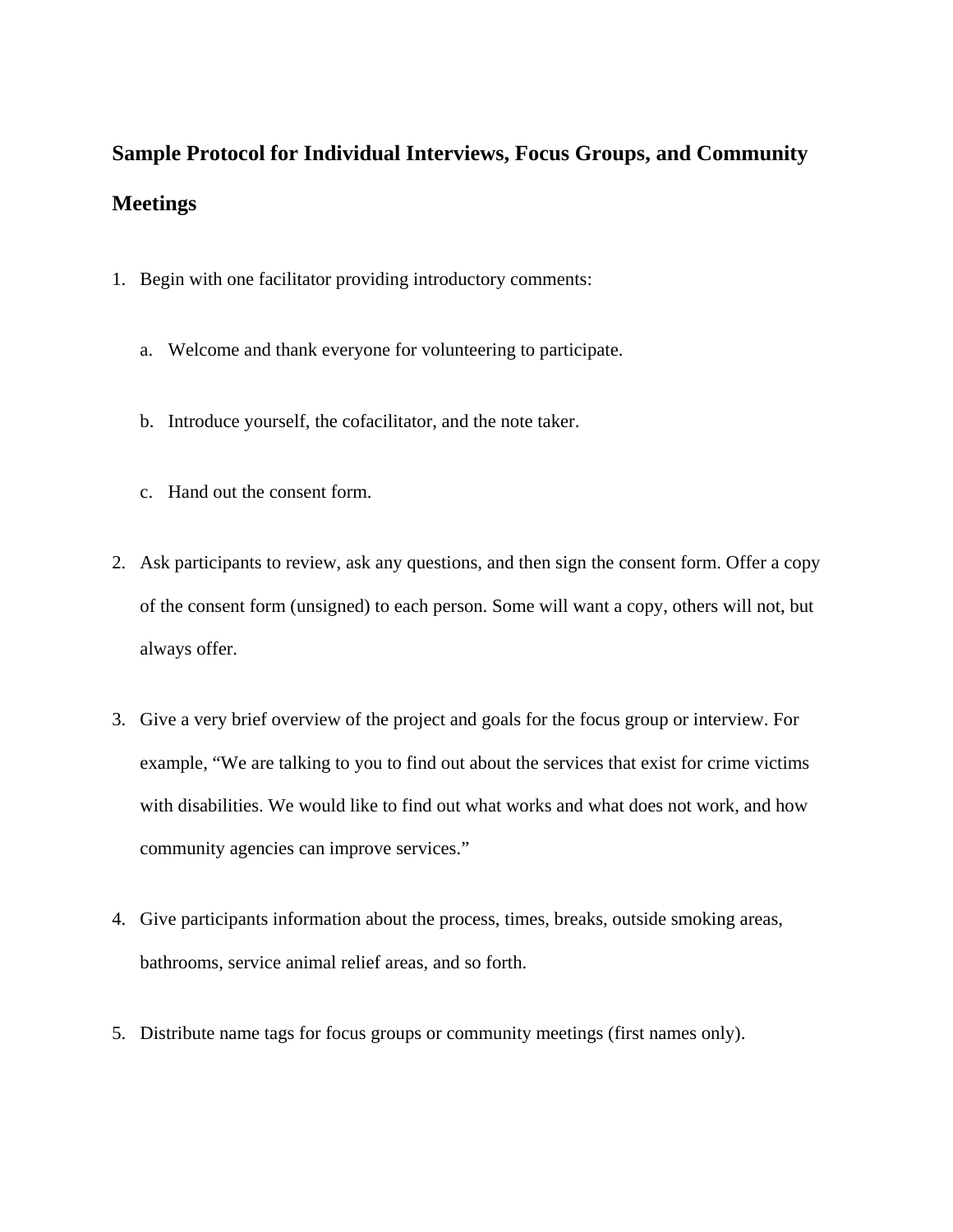- 6. Provide basic guidelines for the focus group or community meeting, review them with participants, and consider posting them for everyone to see. Adapt pertinent guidelines for individual interviews:
	- a. If you feel uncomfortable during the meeting, you have the right to leave or to pass on any question. There is no consequence for leaving. Being here is voluntary.
	- b. The meeting is not a counseling session or support group.
	- c. Someone will be available after the meeting if you need support, and we will provide information about local victim service resources.
	- d. Keep personal stories "in the room"; do not share the identity of the attendees or what anybody else said outside of the meeting.
	- e. Everyone's ideas will be respected. Do not comment on or make judgments about what someone else says, and do not offer advice.
	- f. One person talks at a time.
	- g. It's okay to take a break if needed or to help yourself to food or drink (if provided).
	- h. Everyone has the right to talk. The facilitator may ask someone who is talking a lot to step back and give others a chance to talk and may ask a person who isn't talking if he or she has anything to share.
	- i. Everybody has the right to pass on a question.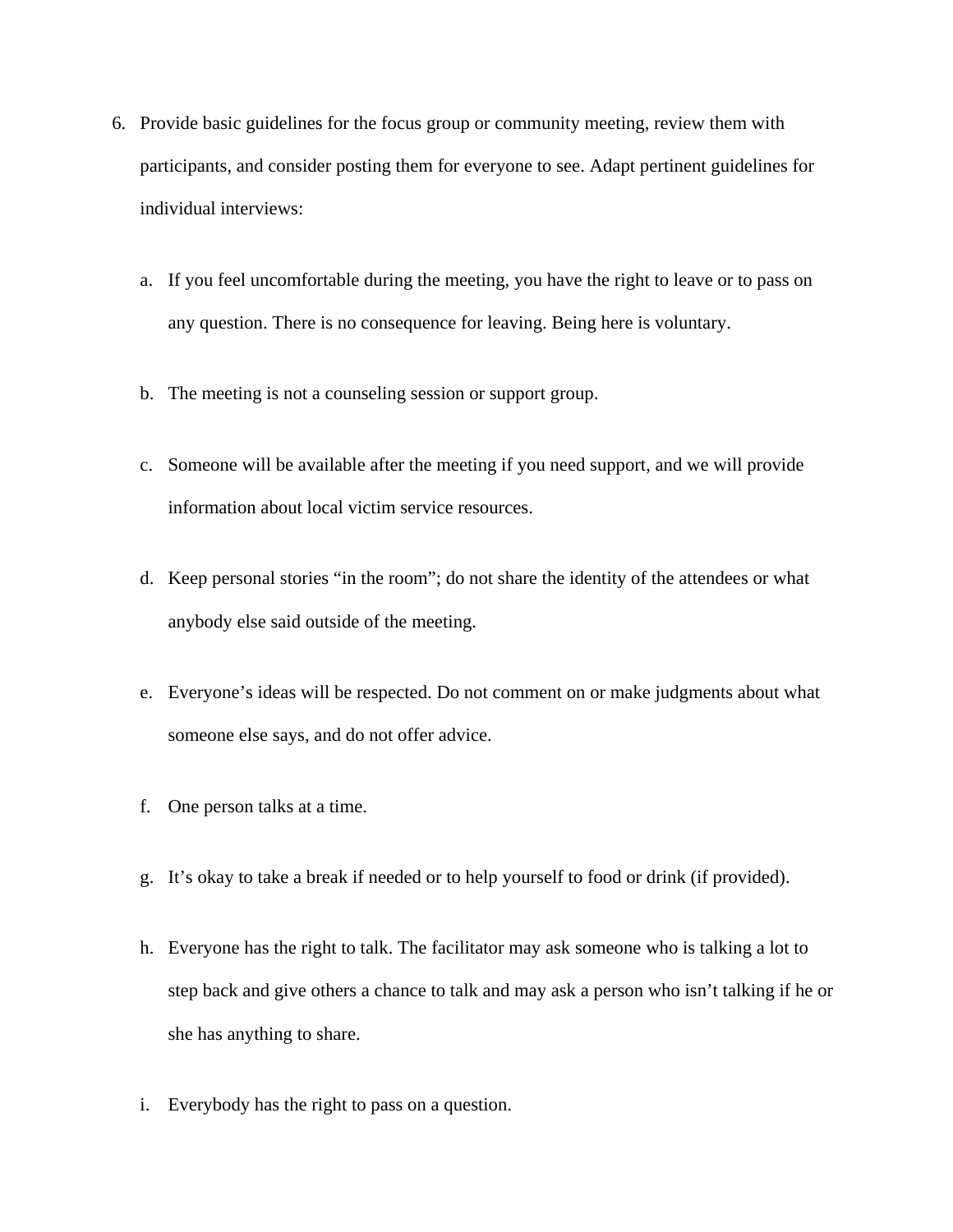- j. There are no right or wrong answers.
- k. Does anybody have any questions?
- 7. Let people know that project staff will be taking notes about what is discussed, but that individual names or identifying information will not be attached to comments.
- 8. An opening question can help break the ice and should be easy to answer. A first question can be as simple as "How did you find out about this focus group (or interview)?" Your goal is to put the group at ease while keeping the focus on getting the information you need.
- 9. Key questions for any focus group or interviews—whether it is crime victims with disabilities or service providers—will focus on the experiences of crime victims with disabilities or service providers, how community services for crime victims with disabilities are working effectively or ineffectively, and what improvements can be made.
- 10. Let people know when you are going to ask the last question. This cues participants to share relevant information that may not have come up in answer to your key questions. For example, "Is there anything else you want to share that we haven't talked about yet?"
- 11. For individual interviews and focus groups with crime victims with disabilities, remind participants that they can stay and talk to someone after the meeting if needed. Also tell everyone that if they or anyone they know has been abused, that it was not their fault and help is available.